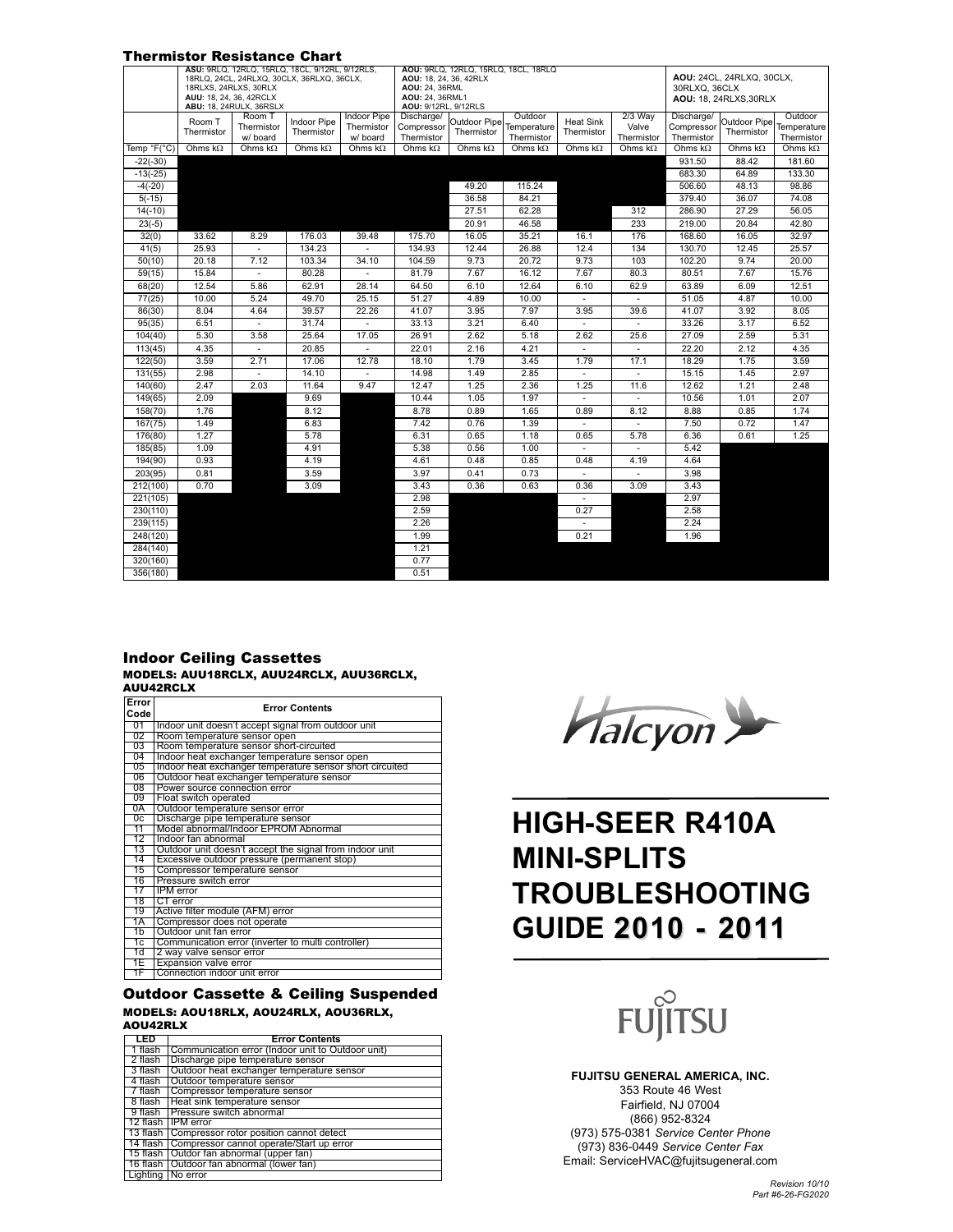## Wall Mounted

MODELS: ASU9RLQ/AOU9RLQ, ASU12RLQ/AOU12RLQ, ASU15RLQ/AOU15RLQ, ASU18RLQ/AOU18RLQ, ASU24CL/ AOU24CL, ASU24RLXQ/AOU24RLXQ, ASU30CLX/AOU30CLX, ASU18RLXS/AOU18RLXS, ASU24RLXS/AOU24RLXS, ASU30RLX/AOU30RLX, ASU30RLXQ/AOU30RLXQ, ASU36CLX/AOU36CLX

| <b>Error Indication</b>                                                    |                               |                 |                                                        |                                                                                                                                                                                                                                                                                                                                                                                             |  |  |  |  |
|----------------------------------------------------------------------------|-------------------------------|-----------------|--------------------------------------------------------|---------------------------------------------------------------------------------------------------------------------------------------------------------------------------------------------------------------------------------------------------------------------------------------------------------------------------------------------------------------------------------------------|--|--|--|--|
| Operation                                                                  | <b>Timer</b>                  | Wired<br>Remote | Error                                                  | <b>Diagnosis Method</b>                                                                                                                                                                                                                                                                                                                                                                     |  |  |  |  |
|                                                                            | $0.5$ sec<br>2 Times          | 01              | Serial reverse transfer<br>error at start up operation | Communication error - At Start Up, Evaporator and Condenser are not communicating.<br>-Check wiring from panel to condenser, condenser to evaporator. Wire nuts and splices are not recommended. Check for<br>correct voltage at panel, condenser and evaporator. Refer to the Service Instruction manual - Serial Signal troubleshooting<br>for further details.                           |  |  |  |  |
|                                                                            | $0.5$ sec<br>3 Times          | 01              | Serial reverse transfer<br>error during operation      | Communication error - During operation, Evaporator and Condenser did not communicate for 10 consecutive seconds.<br>-Check wiring from panel to condenser, condenser to evaporator. Check for correct voltage at panel, condenser and<br>evaporator. Refer to the Service Instruction manual - Serial Signal troubleshooting for further details.                                           |  |  |  |  |
| <b>OFF</b>                                                                 | $0.5$ sec<br>4 Times          | 13              | Serial forward transfer<br>error at start up operation | Communication error - At the start up, Evaporator and Condenser are not communicating.<br>-Reset power. If error code reappears check wiring from panel to condenser, condenser to evaporator. Check for correct<br>voltage at panel, condenser and evaporator. Refer to the Service Instruction manual - Serial Signal troubleshooting for fur-<br>ther details.                           |  |  |  |  |
|                                                                            | $0.5$ sec<br>5 Times          | 13              | Serial forward transfer<br>error during operation      | Communication error - During operation, Evaporator and Condenser did not communicate for 10 consecutive seconds.<br>-Reset power. If error code reappears check wiring from panel to condenser, condenser to evaporator. Check for correct<br>voltage at panel, condenser and evaporator. Refer to the Service Instruction manual - Serial Signal troubleshooting for fur-<br>ther details. |  |  |  |  |
| Wire Remote Controller<br>0.5 <sub>sec</sub><br>$00\,$<br>error<br>8 Times |                               |                 |                                                        | Communication error - Evaporator and wire remote controller are not communicating.<br>-Check wiring between evaporator and wire remote controller.<br>-Check for DC 12V at evaporator connector. If voltage present replace wire remote control.                                                                                                                                            |  |  |  |  |
| $0.5$ sec                                                                  | 0.5 <sub>sec</sub><br>2 Times | 02              | Room temperature<br>thermistor error                   | Room temperature thermistor detected an abnormal temperature.<br>-Check thermistor for open or short. Check thermistor resistance value (Refer to "Thermister characteristics table").<br>-Controller PCB defective.                                                                                                                                                                        |  |  |  |  |
| 2 Times                                                                    | 0.5 <sub>sec</sub><br>3 Times | 04              | Indoor heat exchanger<br>thermistor error              | Evaporator pipe thermistor detected an abnormal temperature.<br>-Check thermistor for open or short. Check thermistor resistance value (Refer to "Thermister characteristics table").<br>-Controller PCB defective.                                                                                                                                                                         |  |  |  |  |
|                                                                            | $0.5$ sec<br>2 Times          |                 | Discharge thermistor error                             | Condenser discharge thermistor detected an abnormal temperature.<br>-Check thermistor for open or short. Check thermistor resistance value (Refer to "Thermister characteristics table").<br>-Controller PCB defective.                                                                                                                                                                     |  |  |  |  |
| 0.5 <sub>sec</sub><br>3 Times                                              | 0.5 <sub>sec</sub><br>3 Times | 06              | Outdoor heat exchanger<br>thermistor error             | Condenser pipe thermistor detected an abnormal temperature.<br>-Check thermistor for open or short. Check thermistor resistance value (Refer to "Thermister characteristics table").<br>-Controller PCB defective.                                                                                                                                                                          |  |  |  |  |
|                                                                            | $0.5$ sec<br>4 Times          | 0A              | Outdoor temperature<br>thermistor error                | Condenser ambient thermistor detected an abnormal temperature.<br>-Check thermistor for open or short. Check thermistor resistance value (Refer to "Thermister characteristics table").<br>-Controller PCB defective.                                                                                                                                                                       |  |  |  |  |
|                                                                            | 0.5 <sub>sec</sub><br>8 Times | 15              | Compressor Temperature<br><b>Thermistor Error</b>      | Condenser ambient thermistor detected an abnormal temperature.<br>-Check thermistor for open or short. Check thermistor resistance value (Refer to "Thermister characteristics table").<br>-Controller PCB defective.                                                                                                                                                                       |  |  |  |  |

## Universal Mount / Ceiling Suspended

#### MODELS: ABU18RULX, ABU24RULX, ABU36RSLX

| <b>Operation</b> | Timer            | Swing            | <b>Error Contents</b>                                                                      |  |  |  |
|------------------|------------------|------------------|--------------------------------------------------------------------------------------------|--|--|--|
| Continuous blink | Continuous blink | OFF              | Indoor EEPROM abnormal                                                                     |  |  |  |
| Continous blink  | Continuous blink | Continuous blink | Outdoor EEPROM abnormal                                                                    |  |  |  |
| 2 flashes        | Continuous blink | OFF              | Indoor room temperature sensor open                                                        |  |  |  |
| 2 flashes        | Continuous blink | Continuous blink | Indoor room temperature sensor short circuited                                             |  |  |  |
| 3 flashes        | Continuous blink | OFF              | Indoor heat exchanger temperature sensor open                                              |  |  |  |
| 3 flashes        | Continuous blink | Continuous blink | Indoor heat exchanger temperature sensor short circuited                                   |  |  |  |
| 4 flashes        | Continuous blink | OFF              | Float switch operated                                                                      |  |  |  |
| 5 flashes        | Continuous blink | OFF              | Communication error (serial reverse transfer error)                                        |  |  |  |
| 5 flashes        | Continuous blink | Continuous blink | Outdoor communication error (forward reverse transfer error)                               |  |  |  |
| 6 flashes        | Continuous blink | OFF              | Indoor fan abnormal                                                                        |  |  |  |
| Continuous blink | 2 flashes        | OFF              | Outdoor power source connection abnormal                                                   |  |  |  |
| Continuous blink | 3 flashes        | OFF              | Outdoor heat exchanger temperature sensor open                                             |  |  |  |
| Continuous blink | 3 flashes        | Continuous blink | Outdoor heat exchanger temperature sensor short circuited                                  |  |  |  |
| Continuous blink | 4 flashes        | OFF              | Outdoor temperature sensor open                                                            |  |  |  |
| Continuous blink | 4 flashes        | Continuous blink | Outdoor temperature sensor short circuited                                                 |  |  |  |
| Continuous blink | 5 flashes        | OFF              | Outdoor discharge pipe temperature sensor or compressor temperature sensor open            |  |  |  |
| Continuous blink | 5 flashes        | Continuous blink | Outdoor discharge pipe temperature sensor or compressor temperature sensor short circuited |  |  |  |
| Continuous blink | 6 flashes        | OFF              | Outdoor high pressure abnormal                                                             |  |  |  |
| Continuous blink | 7 flashes        | OFF              | Outdoor discharge pipe temperature or compressor temperature sensor abnormal               |  |  |  |
| Continuous blink | 8 flashes        | OFF              | Compressor temperature thermistor error                                                    |  |  |  |
| Continuous blink | 9 flashes        | OFF              | Pressure switch error                                                                      |  |  |  |
| Continuous blink | 10 flashes       | OFF              | IPM error                                                                                  |  |  |  |
| Continuous blink | 11 flashes       | OFF              | CT error                                                                                   |  |  |  |
| Continuous blink | 12 flashes       | OFF              | Active Filter Module Error (AFM)                                                           |  |  |  |
| Continuous blink | 13 flashes       | OFF              | Compressor rotor location can not be detected (Permanent Stop)                             |  |  |  |
| Continuous blink | 14 flashes       | OFF              | Outdoor unit fan motor error                                                               |  |  |  |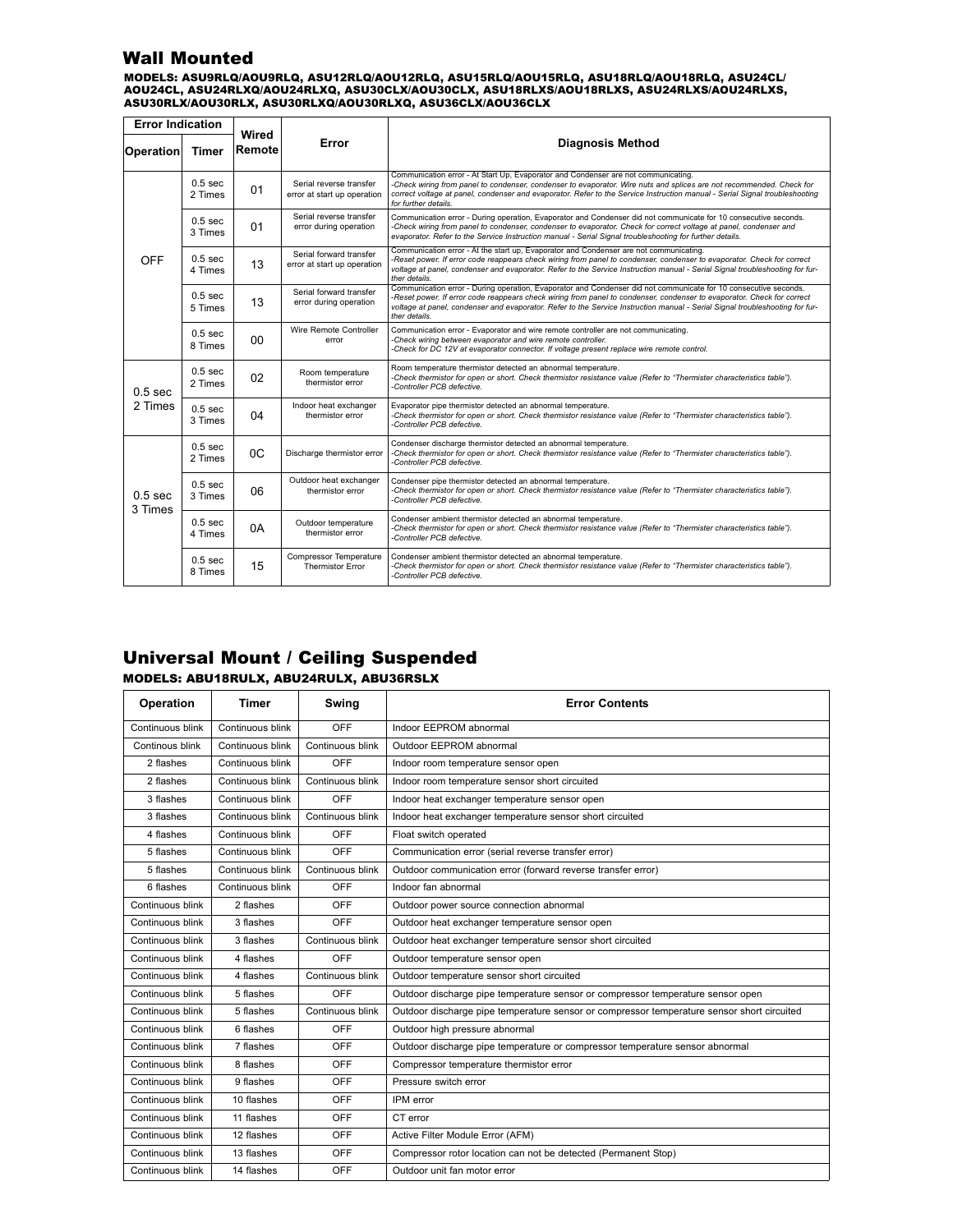## Wall Mounted

MODELS: ASU9RLQ/AOU9RLQ, ASU12RLQ/AOU12RLQ, ASU15RLQ/AOU15RLQ, ASU18RLQ/AOU18RLQ, ASU24CL/ AOU24CL, ASU24RLXQ/AOU24RLXQ, ASU30CLX/AOU30CLX, ASU18RLXS/AOU18RLXS, ASU24RLXS/AOU24RLXS, ASU30RLX/AOU30RLX, ASU30RLXQ/AOU30RLXQ, ASU36CLX/AOU36CLX

| <b>Error Indication</b>       |                               | Wired                                 |                                                                         |                                                                                                                                                                                                                                                                                                                                                        |  |  |  |
|-------------------------------|-------------------------------|---------------------------------------|-------------------------------------------------------------------------|--------------------------------------------------------------------------------------------------------------------------------------------------------------------------------------------------------------------------------------------------------------------------------------------------------------------------------------------------------|--|--|--|
| <b>Operation</b>              | <b>Timer</b>                  | Remote                                | Error                                                                   | <b>Diagnosis Method</b>                                                                                                                                                                                                                                                                                                                                |  |  |  |
|                               | $0.5$ sec<br>2 Times          | No Display                            | Forced auto switch<br>error                                             | Forced auto switch open (pushed in) for 30 consecutive seconds or more.<br>-Check if forced auto switch is kept pressed.<br>-Controller PCB defective.                                                                                                                                                                                                 |  |  |  |
| 0.5 <sub>sec</sub><br>4 Times | 0.5 <sub>sec</sub><br>3 Times | No Display                            | Main Relay error                                                        | After 2 minutes 20 seconds of stopped operation, the signal from the outdoor unit is received even though the main relay<br>is OFF.<br>-Check if Main relay is defective.<br>-Controller PCB defective.                                                                                                                                                |  |  |  |
|                               | 0.5 <sub>sec</sub><br>4 Times | No Display                            | Power supply<br>frequency<br>detection error                            | The power supply frequency can not be recognized after 4 seconds of Power ON.<br>Permanent STOP.<br>-Controller PCB defective.                                                                                                                                                                                                                         |  |  |  |
|                               | $0.5$ sec<br>7 Times          | No Display                            | VDD permanent<br>STOP protection<br>(electric air cleaner)              | Electric Air Cleaner error - When the air cleanness monitor trial protection operates 4 times.<br>-Check the front panel and ensure it is closed.<br>-Check IAQ micro switch for open/close operation.                                                                                                                                                 |  |  |  |
|                               | $0.5$ sec<br>8 Times          | 21                                    | Reverse VDD<br>(Electric air clean<br>power supply<br>circuit abnormal) | IAQ error code - The air clean operation signal was detected for 1 minute at the time of air clean mode was OFF.<br>-Electric air cleaner defective.<br>-Controller PCB defective.                                                                                                                                                                     |  |  |  |
|                               | $0.5$ sec<br>2 Times          | 17                                    | IPM protection                                                          | Abnormal current value at the IPM is detected. Heat radiation is blocked (inlet/outlet).<br>-Check if outdoor fan is defective (does not rotate).<br>-IPM/Controller PCB defective. Check Refrigeration cycle for under/over charge conditions.                                                                                                        |  |  |  |
|                               | $0.5$ sec<br>3 Times          | 18<br>CT error                        |                                                                         | Current Transfer error - The current value during the operation after 1 minute from starting up the compressor drops to<br>zero (0) Amps.<br>-Check if CT wire is open. See Service Manual for schematic on each model.<br>-Controller PCB defective.                                                                                                  |  |  |  |
| $0.5$ sec<br>5 Times          | 0.5 <sub>sec</sub><br>5 Times | 1A                                    | Compressor<br>location error                                            | Compressor Detection - The compressor speed does not synchronize with the control signal. (Including start up failure of<br>the compressor.)<br>-Check if 2-way valve or 3-way valve are open. Check the compressor (Winding resistance value, loose lead wire).<br>-Check Refrigeration cycle condition.                                              |  |  |  |
|                               | 0.5 <sub>sec</sub><br>6 Times | Outdoor fan error<br>1B<br>(DC Motor) |                                                                         | Condenser fan motor error - Abnormal current or fan motor lock error was detected.<br>-Check Fan motor connector loose/defective contact. Rotate fan motor by hand to ensure it is not locked. Check<br>DC 150-380V on fan motor between Red & Black wire. Check DC 15V between Black & White wire. Voltage not present.<br>-Controller PCB defective. |  |  |  |
|                               | $0.5$ sec<br>7 Times          | 1F                                    | Model Match Error<br>Connected indoor unit<br>error                     | Apparent model information error from EPROM (miss match). 3 continuous failure of lead test of EPROM at Power ON,<br>Voltage drop or noise, etc.<br>- Controller PCB defective.                                                                                                                                                                        |  |  |  |

## Multi-Zone

#### MODELS: ASU9RMLQ, ASU12RMLQ, ASU18RMLQ, ARU9RML\*, ARU12RML\*, ARU18RML\*, AUU9RML, AUU12RML, AUU18RML, AOU24RML, AOU36RML, AOU24RML1, AOU36RML1

|                                    |                                                                        | <b>INDOOR ERROR DISPLAY</b> |                  |                  |                  |                                |  |  |
|------------------------------------|------------------------------------------------------------------------|-----------------------------|------------------|------------------|------------------|--------------------------------|--|--|
|                                    | <b>ERROR CONTENTS</b>                                                  | <b>OPERATION</b>            | <b>TIMER</b>     | <b>AIR CLEAN</b> | <b>COIL DRY</b>  | <b>Wire Remote</b><br>Code No. |  |  |
|                                    | Serial Reverse Transfer Error at Start Up                              | Off                         | 2 flashes        | Off              | Off              | 01                             |  |  |
| Communication                      | Serial Reverse Transfer Error During Operation                         | $\overline{Off}$            | 3 flashes        | $\overline{Off}$ | $\overline{Off}$ | 00                             |  |  |
| Error                              | Forward Transfer Signal Error at Start Up                              | $\overline{Off}$            | 4 flashes        | $\overline{Off}$ | $\overline{Off}$ | $\overline{13}$                |  |  |
|                                    | Indoor Unit ← Remote Control - Wired Remote Control                    | Off                         | 8 flashes        | $\overline{Off}$ | $\overline{Off}$ | 00                             |  |  |
| Indoor Unit                        | Room temperature thermistor error                                      | 2 flashes                   | 2 flashes        | $\overline{Off}$ | Off              | 02 or 03                       |  |  |
| Temperature Error                  | Heat exchanger temperature thermistor error                            | 2 flashes                   | 3 flashes        | $\overline{Off}$ | $\overline{Off}$ | 04 or 05                       |  |  |
|                                    | Discharge pipe temperature thermistor error                            | 3 flashes                   | 2 flashes        | Off              | $\overline{Off}$ | 0C or 0d                       |  |  |
|                                    | Outdoor heat exchanger temp. thermistor error                          | 3 flashes                   | 3 flashes        | Off              | Off              | 06 or 07                       |  |  |
| Outdoor Unit                       | Outdoor temperature thermistor error                                   | $\overline{3}$ flashes      | 4 flashes        | $\overline{Off}$ | $\overline{Off}$ | 0A or 0b                       |  |  |
| <b>Temperature Error</b>           | 2 way valve temperature thermistor error                               | 3 flashes                   | $\overline{Off}$ | 2 flashes        | $\overline{Off}$ | 1d                             |  |  |
|                                    | 3 way valve temperature thermistor error                               | 3 flashes                   | $\overline{Off}$ | 3 flashes        | Off              | 1E                             |  |  |
|                                    | Heat sink temperaturethermistor error                                  | 3 flashes                   | 7 flashes        | $\overline{Off}$ | $\overline{Off}$ | 0E                             |  |  |
|                                    | Compressor temperature thermistor error                                | 3 flashes                   | 8 flashes        | $\overline{Off}$ | $\overline{Off}$ | $\overline{15}$                |  |  |
|                                    | MANUAL AUTO button error                                               | 4 flashes                   | 2 flashes        | Off              | Off              | 20                             |  |  |
| <b>Indoor Unit Control</b>         | Power supply 50HZ/60HZ detection error                                 | 4 flashes                   | 4 flashes        | $\overline{Off}$ | $\overline{Off}$ | $\overline{08}$                |  |  |
| System Error                       | Electronic Air clean filter error                                      | 4 flashes                   | 7 flashes        | Off              | $\overline{Off}$ | $\overline{21}$                |  |  |
|                                    | Electronic Air cleaner Power PCB Circuit error                         | 4 flashes                   | 8 flashes        | $\overline{Off}$ | $\overline{Off}$ | $\overline{22}$                |  |  |
|                                    | IPM error (Current trip error)                                         | 5 flashes                   | 2 flashes        | Off              | Off              | 17                             |  |  |
|                                    | CT error                                                               | 5 flashes                   | 3 flashes        | $\overline{Off}$ | $\overline{Off}$ | $\overline{18}$                |  |  |
| <b>Outdoor Unit Control</b>        | Compressor position error                                              | 5 flashes                   | 5 flashes        | Off              | Off              | 1A                             |  |  |
| <b>System Error</b>                | Outdoor fan motor error                                                | 5 flashes                   | 6 flashes        | $\overline{Off}$ | $\overline{Off}$ | 1 <sub>b</sub>                 |  |  |
|                                    | Connected indoor unit error                                            | 5 flashes                   | 7 flashes        | $\overline{Off}$ | $\overline{Off}$ | 1F                             |  |  |
|                                    | Main CPU-sub CPU communication error                                   | 5 flashes                   | 8 flashes        | $\overline{Off}$ | $\overline{Off}$ | 1C                             |  |  |
| Indoor Unit                        | Indoor fan motor lock error                                            | 6 flashes                   | 2 flashes        | Off              | Off              | $\overline{12}$                |  |  |
| Fan Motor Error                    | Indoor fan motor speed error                                           | 6 flashes                   | 3 flashes        | Off              | $\overline{Off}$ | $\overline{12}$                |  |  |
|                                    | Discharge pipe temperature error                                       | 7 flashes                   | 2 flashes        | $\overline{Off}$ | $\overline{Off}$ | 0F                             |  |  |
| <b>Refrigerant System</b><br>Error | Cooling High pressure abormal rise                                     | 7 flashes                   | 3 flashes        | Off              | Off              | 14                             |  |  |
|                                    | High pressure switch error                                             | 7 flashes                   | 6 flashes        | Off              | $\overline{Off}$ | 16                             |  |  |
|                                    | Active filter module (AFM) error (Second Time)                         | 8 flashes                   | 2 flashes        | Off              | $\overline{Off}$ | 19                             |  |  |
|                                    | Added Function Error Active filter module (AFM) error (First Time)     | 8 flashes                   | 3 flashes        | $\blacksquare$   |                  |                                |  |  |
|                                    | <b>PFC Circuit Error</b>                                               | 8 flashes                   | 4 flashes        |                  |                  |                                |  |  |
|                                    | Indoor Unit Connect Error   Indoor unit error (indoor EEPROM abnormal) | Blinking                    | <b>Blinking</b>  | Blinking         | <b>Blinking</b>  | 11                             |  |  |

\* For concealed ceiling models, refer to the wired remote controller.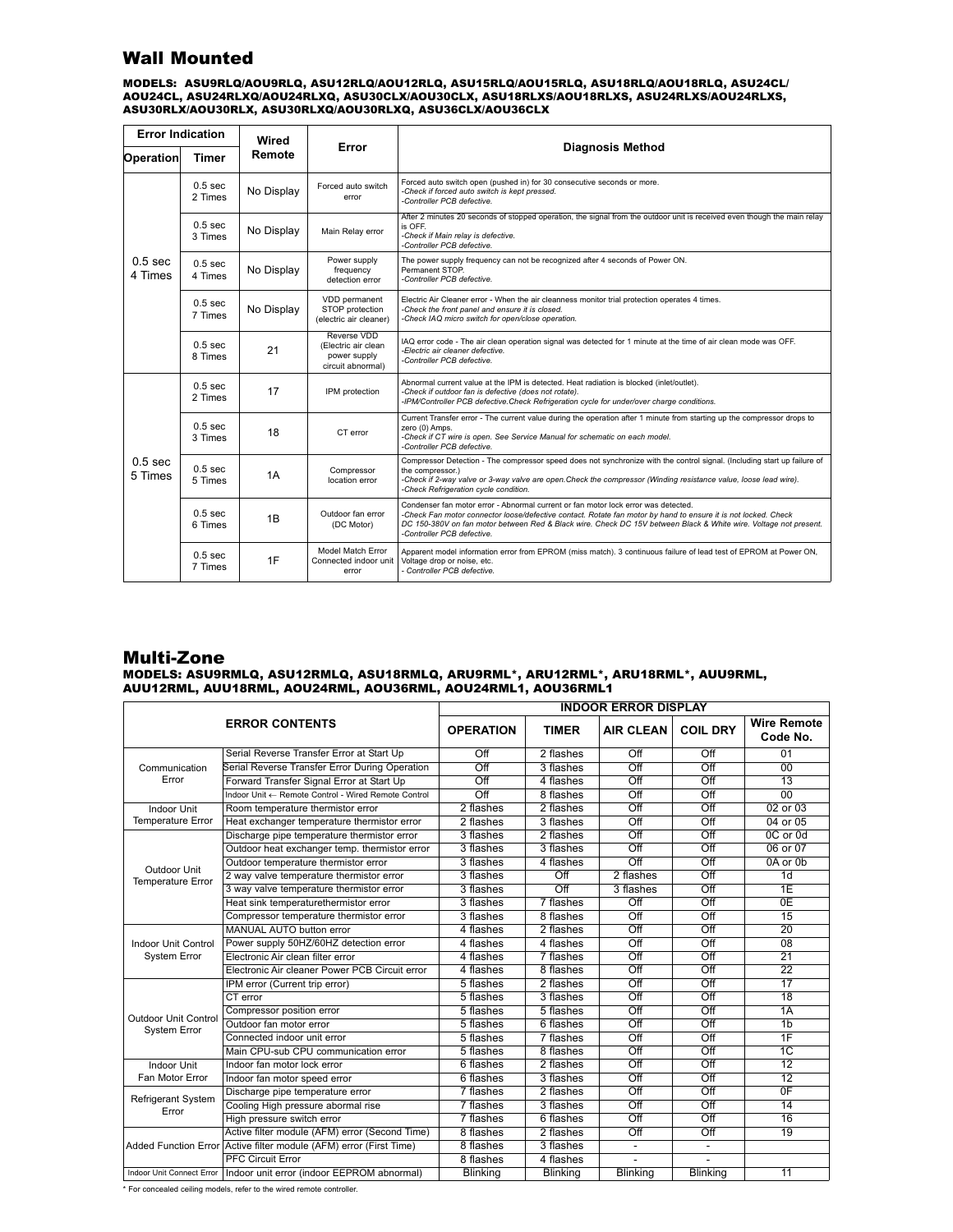## Multi-Zone

#### MODELS: AOU24RML, AOU36RML, AOU24RML1, AOU36RML1

| <b>Error Contents</b>                                     | <b>LED</b>              |                         |                         |                |  |  |
|-----------------------------------------------------------|-------------------------|-------------------------|-------------------------|----------------|--|--|
|                                                           | $\overline{\mathbf{A}}$ | $\overline{\mathbf{B}}$ | $\overline{\mathbf{c}}$ | $\overline{D}$ |  |  |
|                                                           | 1 flash                 | <b>OFF</b>              | <b>OFF</b>              | OFF            |  |  |
| Outdoor communication signal error (forward transfer)     | OFF                     | 1 flash                 | OFF                     | OFF            |  |  |
|                                                           | OFF                     | OFF                     | 1 flash                 | OFF            |  |  |
|                                                           | OFF                     | OFF                     | OFF                     | 1 flash        |  |  |
| Outdoor discharge pipe temperature thermistor error       | 2 flashes               | OFF                     | OFF                     | OFF            |  |  |
| Outdoor heat exchanger temperature thermistor error       | 3 flashes               | OFF                     | OFF                     | OFF            |  |  |
| Outdoor temperature thermistor error                      | 4 flashes               | <b>OFF</b>              | OFF                     | <b>OFF</b>     |  |  |
| 2 way valve temperature thermistor A error                | 5 flashes               | OFF                     | OFF                     | OFF            |  |  |
| 2 way valve temperature thermistor B error                | OFF                     | 5 flashes               | <b>OFF</b>              | OFF            |  |  |
| 2 way valve temperature thermistor C error                | OFF                     | OFF                     | 5 flashes               | OFF            |  |  |
| 2 way valve temperature thermistor D error                | <b>OFF</b>              | <b>OFF</b>              | OFF                     | 5 flashes      |  |  |
| 3 way valve temperature thermistor A error                | 6 flashes               | OFF                     | OFF                     | OFF            |  |  |
| 3 way valve temperature thermistor B error                | OFF                     | 6 flashes               | OFF                     | OFF            |  |  |
| 3 way valve temperature thermistor C error                | OFF                     | <b>OFF</b>              | 6 flashes               | OFF            |  |  |
| 3 way valve temperature thermistor D error                | OFF                     | OFF                     | OFF                     | 6 flashes      |  |  |
| Compressor temperature thermistor error                   | 7 flashes               | OFF                     | OFF                     | OFF            |  |  |
| Heat sink temperature thermistor error                    | 8 flashes               | OFF                     | OFF                     | OFF            |  |  |
| Pressure switch 1 error                                   | 9 flashes               | <b>OFF</b>              | <b>OFF</b>              | OFF            |  |  |
| Pressure switch 2 error                                   | 10 flashes              | <b>OFF</b>              | OFF                     | OFF            |  |  |
| Connected indoor unit error                               | 11 flashes              | OFF                     | OFF                     | OFF            |  |  |
| IPM error                                                 | 12 flashes              | <b>OFF</b>              | <b>OFF</b>              | <b>OFF</b>     |  |  |
| Compressor rotor location can not detect (permanent stop) | 13 flashes              | OFF                     | OFF                     | OFF            |  |  |
| Compressor start up error (permanent stop)                | 14 flashes              | OFF                     | OFF                     | OFF            |  |  |
| Outdoor unit fan motor error                              | 15 flashes              | <b>OFF</b>              | <b>OFF</b>              | <b>OFF</b>     |  |  |
| Main CPU sub CPU Communication error                      | 17 flashes              | <b>OFF</b>              | <b>OFF</b>              | <b>OFF</b>     |  |  |

### Wall Mounted

MODELS: ASU9RLQ/AOU9RLQ, ASU12RLQ/AOU12RLQ, ASU15RLQ/AOU15RLQ, ASU18RLQ/AOU18RLQ, ASU24CL/ AOU24CL, ASU24RLXQ/AOU24RLXQ, ASU30CLX/AOU30CLX, ASU18RLXS/AOU18RLXS, ASU24RLXS/AOU24RLXS, ASU30RLX/AOU30RLX, ASU30RLXQ/AOU30RLXQ, ASU36CLX/AOU36CLX

| <b>Error Indication</b>                                          |                                                                                       |                 |                                                     |                                                                                                                                                                                                                                                                                                          |  |  |  |  |
|------------------------------------------------------------------|---------------------------------------------------------------------------------------|-----------------|-----------------------------------------------------|----------------------------------------------------------------------------------------------------------------------------------------------------------------------------------------------------------------------------------------------------------------------------------------------------------|--|--|--|--|
| <b>Operation</b>                                                 | <b>Timer</b>                                                                          | Wired<br>Remote | Error                                               | <b>Diagnosis Method</b>                                                                                                                                                                                                                                                                                  |  |  |  |  |
| 0.5 <sub>sec</sub><br>6 Times                                    | $0.5$ sec<br>2 Times                                                                  | No Display      | Indoor fan lock error                               | Evaporator fan motor error - The indoor fan speed is 0 RPM after 56 seconds from starting operation.<br>-Check if Fan motor connector loose/defective contact. Rotate fan motor by hand to ensure it is not locked.<br>-Controller PCB defective.                                                        |  |  |  |  |
|                                                                  | $0.5$ sec<br>3 Times                                                                  | No Display      | Indoor fan speed error                              | Evaporator fan motor error - The indoor fan speed is 1/3 of the target frequency after 56 seconds from starting operation.<br>-Check if Fan motor connector loose/defective contact. Rotate fan motor by hand to ensure it is not locked.<br>-Controller PCB defective.                                  |  |  |  |  |
|                                                                  | $0.5$ sec<br>2 Times                                                                  | 0F              | Discharge<br>temperature error                      | The discharge temperature error is activated. Heat radiation is blocked.<br>-Check for closed 2-way valve or 3-way valves. Check for leaks at line set, condenser and evaporator.<br>-Refrigeration cycle defective. Check for restrictions at line set, low charge.                                     |  |  |  |  |
| $0.5$ sec<br>7 Times                                             | $0.5$ sec<br>3 Times                                                                  | 24              | Excessive high<br>pressure protection on<br>cooling | Excessive high pressure protection on cooling mode has been activated. Heat radiation is blocked.<br>-Check for closed 3-way valves. Check for running compressor with outdoor fan OFF.<br>-Check if outdoor fan is defective. Refrigeration cycle defective. Check for high pressure, over charged.     |  |  |  |  |
|                                                                  | 0.5 <sub>sec</sub><br>5 Times                                                         | 16              | Pressure Switch Error                               | If the pressure switch is open for 10 sec. when the power is turned on - Error will reset when pressure becomes normal.<br>-Check interruption of heat radiation (Air intake/Outlet). Check outdoor fan operation (does not rotate).<br>-Check refrigerant cycle. Check for high pressure, over charged. |  |  |  |  |
|                                                                  | 0.5 <sub>sec</sub><br>19<br><b>Active Filter Error</b><br>(Permanent Stop)<br>2 Times |                 |                                                     | Output voltage error of Active filter is detected.<br>-Check the wiring connection (connector is loose/open. Choke coil)<br>-Active Filter Module/Controller PCB defective.                                                                                                                              |  |  |  |  |
| $0.5$ sec<br>8 Times                                             | $0.5$ sec<br>3 Times                                                                  | 19              | <b>Active Filter Error</b>                          | Output voltage error of Active filter is detected.<br>-Check the wiring connection (connector is loose/open. Choke coil)<br>-Active Filter Module/Controller PCB defective.                                                                                                                              |  |  |  |  |
|                                                                  | $0.5$ sec<br>4 Times                                                                  | 25              | PFC circuit error                                   | Excessive voltage of DC V on PFC circuit in inverter PCB is detected.<br>-Controller PCB defective.                                                                                                                                                                                                      |  |  |  |  |
| ALL LED's Blink<br>Operation, Timer, Air<br>Clean 0.1 sec ON/OFF |                                                                                       | 11              | Model Match Error                                   | Apparent model infromation error from EPROM (miss match). 3 continuous failure of lead test of EPROM at Power ON,<br>Voltage drop or noise, etc.<br>-Controller PCB defective.                                                                                                                           |  |  |  |  |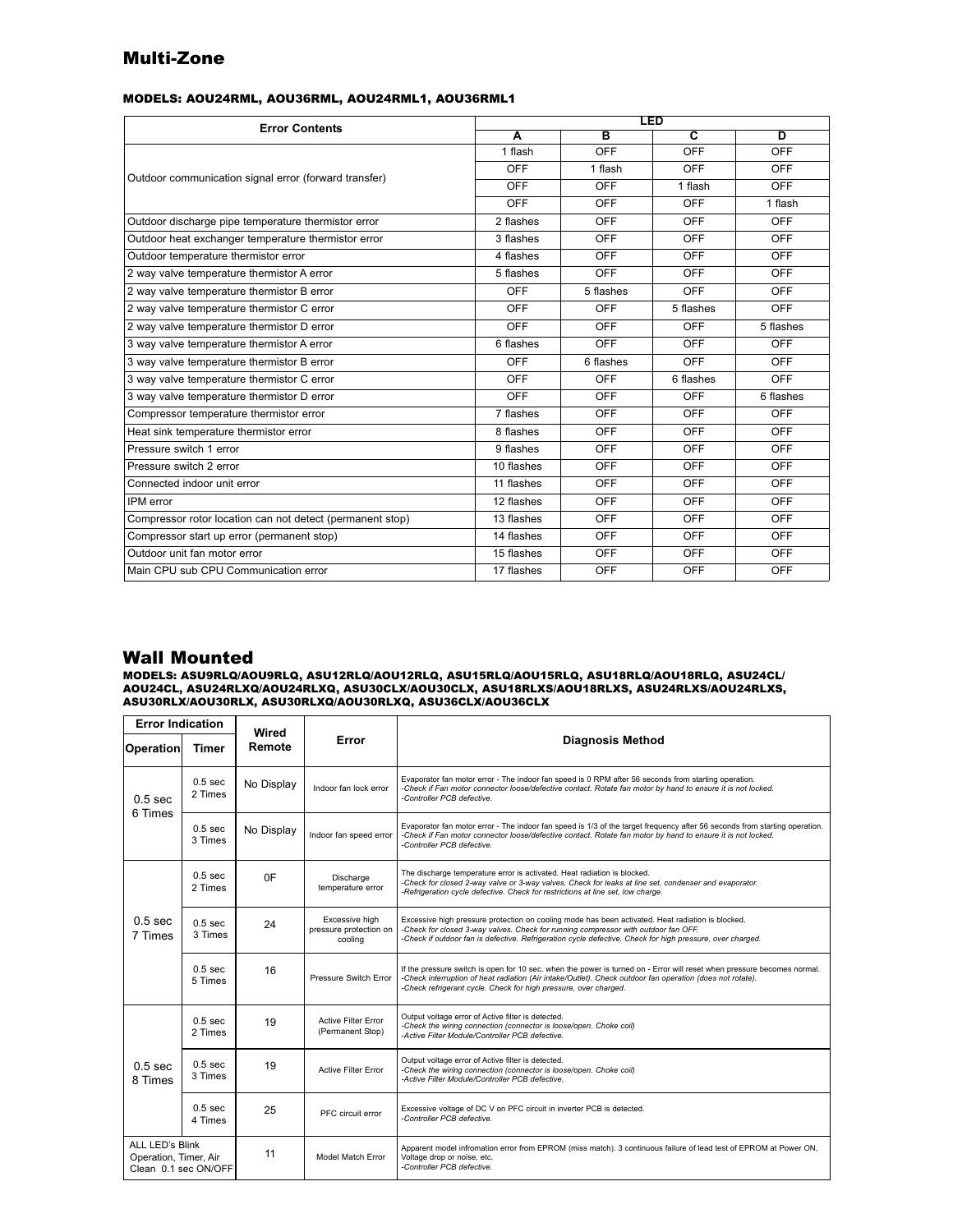#### MODELS: ASU7RLF, ASU9RLF, ASU12RLF, ASU18RLF, ASU24RLF, AUU9RLF, AUU12RLF, AUU18RLF, ARU9RLF, ARU12RLF, ARU18RLF, ARU24RLF Halcyon HFI Indoor Units

|                | Error Indication |         | Wired                |                                                                                                                                                                              |                                                                                                                                                                                                                                                                                                                                                                                 |  |
|----------------|------------------|---------|----------------------|------------------------------------------------------------------------------------------------------------------------------------------------------------------------------|---------------------------------------------------------------------------------------------------------------------------------------------------------------------------------------------------------------------------------------------------------------------------------------------------------------------------------------------------------------------------------|--|
| Operation      | Timer            | Economy | Remote<br>Controller | Error                                                                                                                                                                        | Diagnosis Method                                                                                                                                                                                                                                                                                                                                                                |  |
| $\bullet$ (1)  | $\bullet$ (1)    | ♦       | 11                   | When the indoor unit cannot receive the signal from the branch<br>Serial communication error<br>unit. When the branch unit cannot receive the signal from the<br>indoor unit |                                                                                                                                                                                                                                                                                                                                                                                 |  |
| $\bullet$ (1)  | $\bullet$ (2)    | ♦       | 12                   | Remote controller-communication<br>error                                                                                                                                     | Wired remote controller communication error                                                                                                                                                                                                                                                                                                                                     |  |
| $\bullet$ (1)  | $\bullet$ (5)    | ♦       | 15                   | Scan error- communication error                                                                                                                                              | Check operation incompletion error (normally, operation disabled)                                                                                                                                                                                                                                                                                                               |  |
| $\bullet$ (2)  | $\bullet$ (1)    | ♦       | 21                   | Initial setting error - Function setting                                                                                                                                     | Wiring mistake                                                                                                                                                                                                                                                                                                                                                                  |  |
| $\bullet$ 2    | $\bullet$ (2)    | ♦       | 22                   | Indoor unit capacity error -<br>Function setting                                                                                                                             | Indoor unit capacity error                                                                                                                                                                                                                                                                                                                                                      |  |
| $\bullet$ (2)  | $\bullet$ (3)    | ♦       | 23                   | Connection disabled (series error) -<br>Function setting                                                                                                                     | Combination error                                                                                                                                                                                                                                                                                                                                                               |  |
| $\bullet$ (2)  | $\bullet$ (4)    | ♦       | 24                   | Connection unit number error -<br><b>Function setting</b>                                                                                                                    | Connection unit number error (indoor unit).<br>Connection unit number error (branch unit)                                                                                                                                                                                                                                                                                       |  |
| $\bullet$ (3)  | $\bullet$ (2)    | ♦       | 32                   | Indoor unit main PCB error                                                                                                                                                   | Indoor unit PCB Model information error                                                                                                                                                                                                                                                                                                                                         |  |
| $\bullet$ (3)  | $\bullet$ (5)    | ♦       | 35                   | Manual auto switch error - Indoor Unit                                                                                                                                       | Manual auto switch error                                                                                                                                                                                                                                                                                                                                                        |  |
| $\bullet$ (4)  | $\bullet$ (1)    | ♦       | 41                   | Room error                                                                                                                                                                   | Inlet room temperature thermistor error                                                                                                                                                                                                                                                                                                                                         |  |
| $\bullet$ (4)  | $\bullet$ (2)    | ♦       | 42                   | Indoor unit Heat Ex. sensor error                                                                                                                                            | Indoor unit Heat Ex. Middle thermistor error                                                                                                                                                                                                                                                                                                                                    |  |
| $\bullet$ (5)  | $\bullet$ (1)    | ♦       | 51                   | Indoor unit fan motor error                                                                                                                                                  | Main fan motor lock error<br>Main fan motor revolution speed error                                                                                                                                                                                                                                                                                                              |  |
| $\bullet$ (5)  | $\bullet$ (3)    | ♦       | 53                   | Water Drain error - Indoor                                                                                                                                                   | Drain pump error                                                                                                                                                                                                                                                                                                                                                                |  |
| $\bullet$ (5)  | $\bullet$ (15)   | ♦       | 5U                   | Indoor unit error                                                                                                                                                            | Indoor unit error                                                                                                                                                                                                                                                                                                                                                               |  |
| $\bullet$ (6)  | $\bullet$ (2)    | ♦       | 62                   | Outdoor unit main PCB error                                                                                                                                                  | Outdoor unit PCB Model information error.<br>Outdoor unit PCB microcomputer communication error                                                                                                                                                                                                                                                                                 |  |
| $\bullet$ (6)  | $\bullet$ (3)    | ♦       | 63                   | Inverter PCB error - Outdoor                                                                                                                                                 | Inverter error                                                                                                                                                                                                                                                                                                                                                                  |  |
| $\bullet$ (6)  | $\bullet$ (4)    | ♦       | 64                   | Active fi Iter error, PFC circuit error -<br>Outdoor                                                                                                                         | Voltage error stoppage permanently. Voltage error (can restore).<br>Over current protected operation stoppage permanently. PFC<br>hardware error.                                                                                                                                                                                                                               |  |
| $\bullet$ (6)  | $\bullet$ (5)    | ♦       | 65                   | IPM error - Outdoor                                                                                                                                                          | Trip terminal L error                                                                                                                                                                                                                                                                                                                                                           |  |
| $\bullet$ (6)  | • (10)           | ♦       | 6A                   | Display panel error - Outdoor                                                                                                                                                | Microcomputers communication error                                                                                                                                                                                                                                                                                                                                              |  |
| $\bullet$ (7)  | $\bullet$ (1)    | ♦       | 71                   | Discharge thermistor error - Outdoor                                                                                                                                         | Discharge thermistor 1 error                                                                                                                                                                                                                                                                                                                                                    |  |
| $\bullet$ (7)  | $\bullet$ (2)    | ♦       | 72                   | Compressor thermistor error -<br>Outdoor                                                                                                                                     | Compressor thermistor 1 error                                                                                                                                                                                                                                                                                                                                                   |  |
| $\bullet$ (7)  | $\bullet$ (3)    | ♦       | 73                   | Outdoor unit Heat Ex. Sensor error                                                                                                                                           | Outdoor unit Heat Ex. liquid thermistor error                                                                                                                                                                                                                                                                                                                                   |  |
| $\bullet$ (7)  | $\bullet$ (4)    | ♦       | 74                   | Outdoor thermistor error - Outdoor                                                                                                                                           | Outdoor thermistor error                                                                                                                                                                                                                                                                                                                                                        |  |
| $\bullet$ (7)  | $\bullet$ (5)    | ♦       | 75                   | Suction Gas thermistor error -<br>Outdoor                                                                                                                                    | Suction Gas thermistor error                                                                                                                                                                                                                                                                                                                                                    |  |
| $\bullet$ (7)  | $\bullet$ (7)    | ♦       | 77                   | Heat sink thermistor error - Outdoor                                                                                                                                         | Heat sink thermistor error                                                                                                                                                                                                                                                                                                                                                      |  |
| $\bullet$ (8)  | $\bullet$ (2)    | ♦       | 82                   | Sub-cool Heat Ex. Gas thermistor<br>error - Outdoor                                                                                                                          | Sub-cool Heat Ex. gas inlet thermistor error<br>Sub-cool Heat Ex. gas outlet thermistor error                                                                                                                                                                                                                                                                                   |  |
| $\bullet$ (8)  | $\bullet$ (3)    | ♦       | 83                   | Liquid pipe thermistor error - Outdoor                                                                                                                                       | Liquid pipe thermistor 1 error                                                                                                                                                                                                                                                                                                                                                  |  |
| $\bullet$ (8)  | $\bullet$ (4)    | ♦       | 84                   | Current sensor error - Outdoor                                                                                                                                               | Current sensor 1 error (stoppage permanently)                                                                                                                                                                                                                                                                                                                                   |  |
| $\bullet$ (8)  | $\bullet$ (6)    | ♦       | 86                   | Pressure sensor error - Outdoor                                                                                                                                              | Discharge pressure sensor error. Suction pressure sensor error.<br>High pressure switch 1 error                                                                                                                                                                                                                                                                                 |  |
| $\bullet$ (9)  | $\bullet$ (4)    | ♦       | 94                   | Trip detection - Outdoor                                                                                                                                                     | Trip detection                                                                                                                                                                                                                                                                                                                                                                  |  |
| $\bullet$ (9)  | $\bullet$ (5)    | ♦       | 95                   | Compressor motor control error -<br>Outdoor                                                                                                                                  | Rotor position detection error (stoppage permanently)                                                                                                                                                                                                                                                                                                                           |  |
| $\bullet$ (9)  | $\bullet$ (7)    | ♦       | 97                   | Outdoor unit fan motor 1 error -<br>Outdoor                                                                                                                                  | Duty error                                                                                                                                                                                                                                                                                                                                                                      |  |
| $\bullet$ (9)  | $\bullet$ (9)    | ♦       | 99                   | 4-way valve error - Outdoor                                                                                                                                                  | 4-way valve error                                                                                                                                                                                                                                                                                                                                                               |  |
| $\bullet$ (10) | $\bullet$ (1)    | ♦       | A1                   | Discharge temperature 1 error -<br><b>Refrigerant System</b>                                                                                                                 | Discharge temperature 1 error                                                                                                                                                                                                                                                                                                                                                   |  |
| $\bullet$ (10) | $\bullet$ (3)    | ♦       | А3                   | Compressor temperature error -<br>Refrigerant System                                                                                                                         | Compressor temperature error                                                                                                                                                                                                                                                                                                                                                    |  |
| $\bullet$ (10) | $\bullet$ (5)    | ♦       | А5                   | Pressure error 2 - Refrigerant System                                                                                                                                        | Low pressure error                                                                                                                                                                                                                                                                                                                                                              |  |
| $\bullet$ (13) | $\bullet$ (5)    | ♦       | J2                   | Unit flow divider error - Branch Box                                                                                                                                         | •EEPROM access error<br>•Equipment type information error<br>•Serial communication error to outdoor unit<br>•Branch units serial communication error<br>•Serial communication error to indoor unit<br>•Liquid pipe thermistor error<br>•Gas pipe thermistor error<br>•Expansion valve full closure operation error<br>•Remote control communication error<br>•Branch unit error |  |